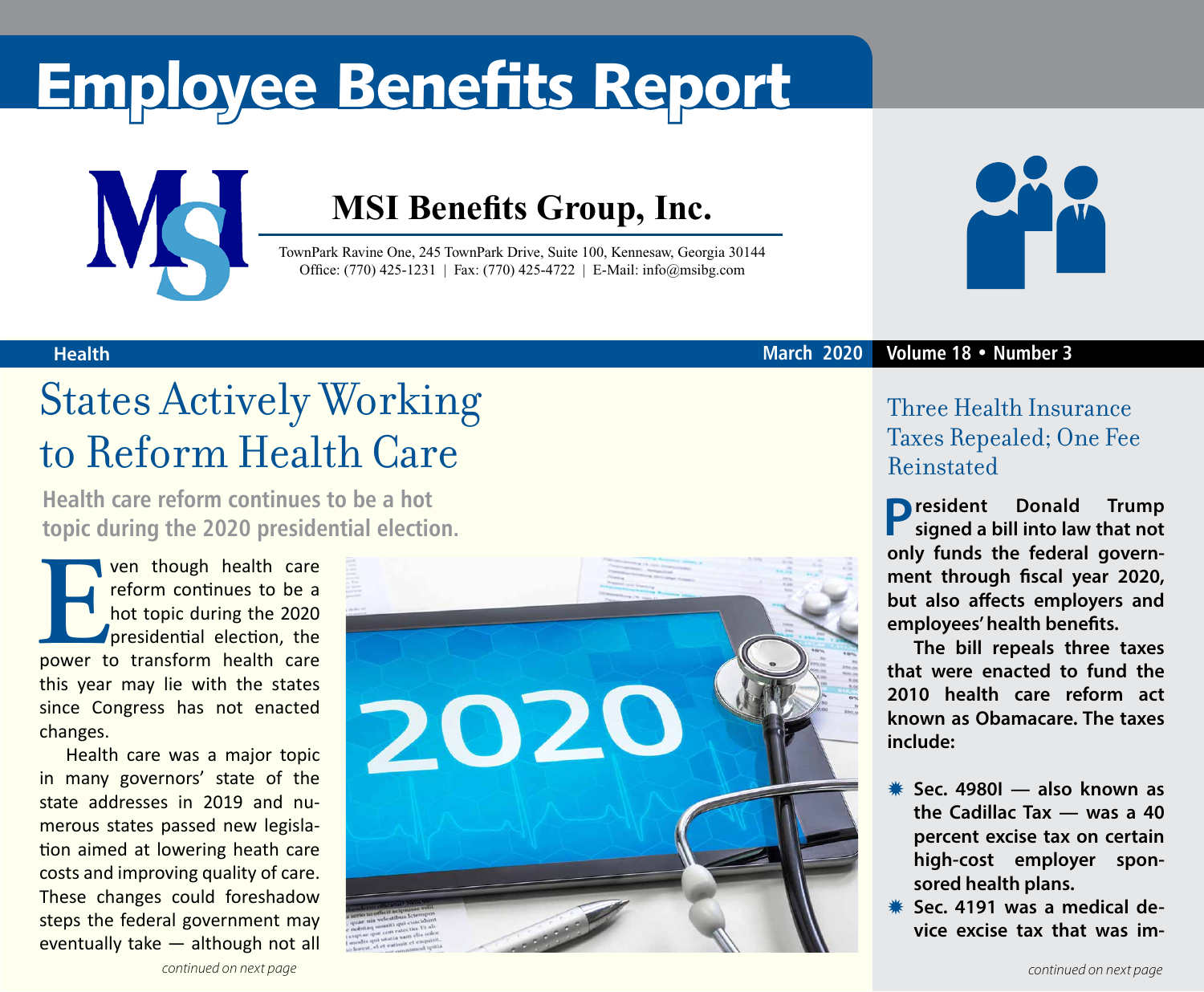voters are in favor of federal or state-provided health care.

Here are some examples of current actions or proposed state laws that are making an impact on the health care industry:

### **Price Transparency**

Health care is unique because consumers often don't know what the cost will be to see a doctor or undergo a procedure until they receive the service. This lack of transparency makes it difficult for consumers to shop for health care. It also lessens competition among providers and removes the incentive to keep prices low.

To improve transparency, 16 states have implemented mandatory All-Payer Claims Databases (APCDs) to collect health care price and quality information. However, only eight states make the information available to the public.

Another consequence of lack of transparency is that patients often don't know which providers are out-of-network. This can cost significantly more money. Or, patients find out after receiving services that their insurance only covers a portion of the costs leaving them to pay the balance. More than half of the states have passed or expanded laws to protect patients from these kinds of "surprise" or balance billings.

#### **Provider Payments**

Most current payment models reward providers for quantity of care instead of quality. For instance, the more tests that are ordered, the more money the hospital or facility receives. Some states, such as Colorado and Maine, have implemented accountable care organizations for their Medicaid program to encourage providers to improve the coordination of care and minimize unnecessary spending. Maine also requires some health plans to inform patients about lowercost providers when making referrals.

Some states, such as Maryland, Pennsylvania, and Vermont, use global budgets, which provide a fixed amount over a fixed period of time per population groups rather than fixed rates for individual services or cases. The goal is to control volume by putting a cap on hospital spending.

### **Market Power**

Some states are trying to create a more competitive marketplace and bring down health care costs. One of the ways they are doing this is by repealing laws limiting competition.

For instance, in the 1970s, many states implemented certificate-of-need (CON) laws. CON laws limited the creation of health care facilities, because some legislators thought they would prevent overuse and keep costs down. Instead, it appears that CON laws have thwarted competition and contributed to rising health care prices. Fifteen states now have repealed CON laws.

In addition, some states want to:

Reduce provider scope-of-practice limitations, which have contributed to shortages of primary care providers and led to higher costs and longer wait times for appointments.

**posed a 2.3 percent tax on domestic sales of medical devices.**

Y **Section 9010 was an annual fee on health insurance providers.**

**All three taxes previously had been postponed or suspended.**

**The bill also reauthorizes the Patient-Centered Outcomes Research Institute (PCORI) fee on those who sponsor certain types of self-funded health plans and on fully insured carriers. PCORI had expired for plan years ending after Oct. 1, 2019, but now will run through 2029.**

**The fee helps fund the Patient-Centered Outcomes Research Institute (PCORI), a non-profit government-sponsored organization charged with investigating the relative effectiveness of medical treatments, making health care more affordable and improving workplace productivity.** 

\* Implement legislation banning anticompetitive contract terms that some large health care systems and health plans have used to gain advantages over smaller competitors.

### **Cost Controls**

States have utilized a variety of measures to try to keep health care prices low, including oversight commissions. In Delaware, Massachusetts and Pennsylvania, oversight commissions analyze health care cost data and make recommendations. In Oregon, the Health Policy Board develops plans to improve health care. The Rhode Island commis-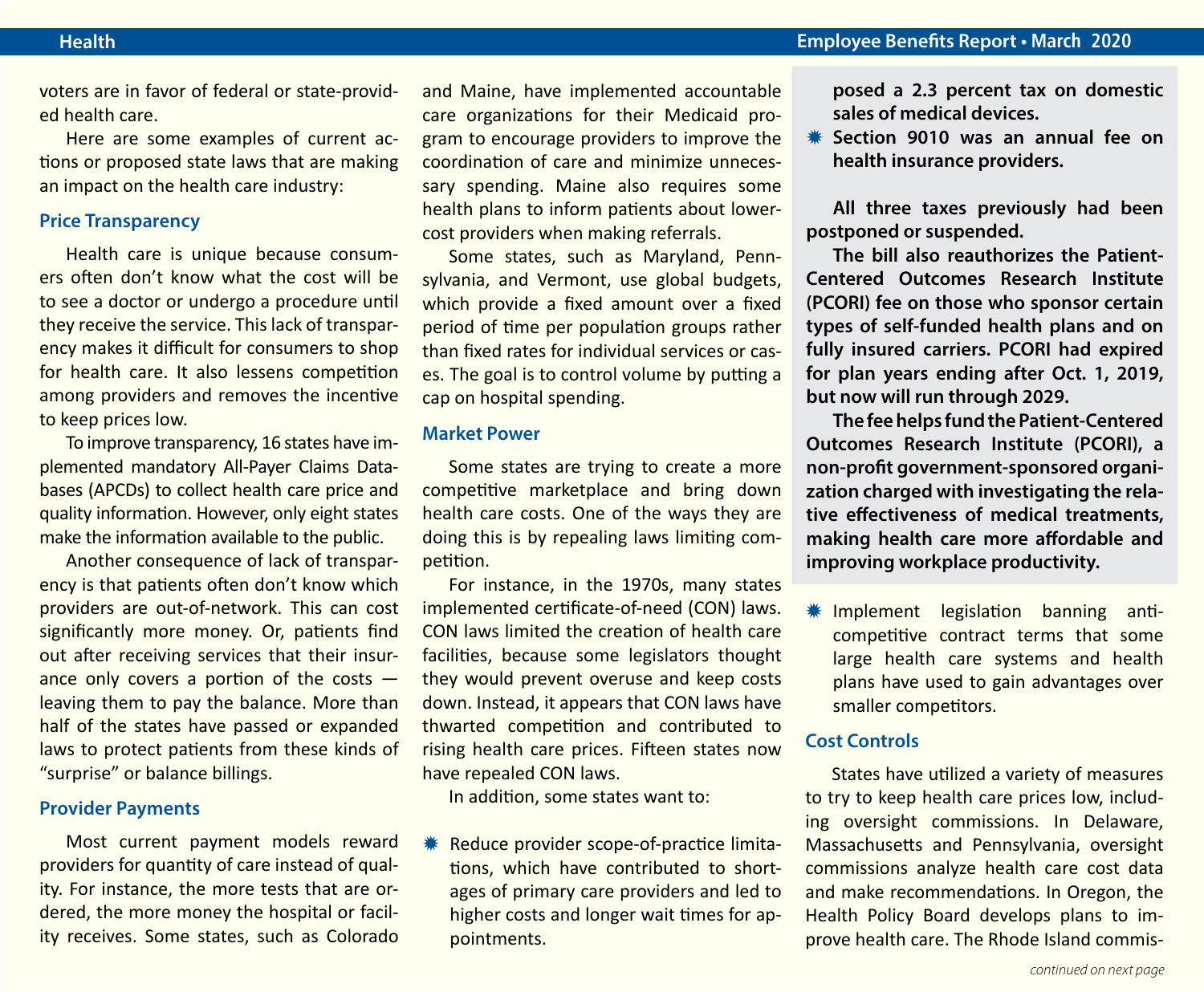### **Employee Benefits Report • March 2020 Background Checks**

sion has regulatory control over insurers and limits providers to rate increases that don't exceed the Consumer Price Index-Urban.

Another tactic is using benchmarking to control costs. Benchmarking establishes a standard of excellence and measures how well businesses of a similar type, such as hospitals, perform in comparison. For example, the Massachusetts Health Policy Commission has set a benchmark for limiting growth of state health care costs for all payers to 3.1 percent. Those who are not able to contain costs according to the benchmark must submit improvement plans.

### **ACA-Like Coverage**

Concerned that the Affordable Care Act (ACA) will be invalidated, some states are reinforcing key ACA coverage provisions. Maine and Wisconsin are proposing that insurers provide coverage for individuals who have pre-existing conditions — a provision that already is law under the ACA. Pennsylvania and New Jersey are taking control of their ACA marketplaces from the federal government.

New Mexico and other states offer public insurance options and Washington is considering a Medicare-like plan. Colorado and Washington are implementing public insurance options some believe could be a model for Democrats at the federal level. Both plans would be privately administered, and would pay providers 160 percent or more of Medicare rates.

California is working on an ambitious state-financed coverage expansion.

### **Un-ACA-Like Coverage**

Not all states are working to keep ACA plans. Georgia is looking to eliminate the state's marketplace and wants to allow healthier consumers to choose pared down plans which do not meet all ACA standards but are more affordable.

Idaho is promoting short-term insurance plans as an alternative to the ACA. These plans are temporary and do not offer the same coverage as ACA. However, the plans are considerably less expensive and targeted to individuals who are between jobs, have missed open enrollment or are waiting to become eligible for Medicare.

## Background Checks: The Fine Line of Staying in Compliance

**Background checks allow employers to get a clearer picture of an applicant's job and personal history. So, what happens if you find out that the applicant has a criminal background or has been convicted of drug use?**



**DENDIFFERENT A** job based on what you discover during a background check — criminal or otherwise — has the potential of landing you in legal hot water.<br>Title VII of the Civil Rights Act of 1964 requires employers to prove ing a background check — criminal or otherwise — has the potential of landing you in legal hot water.

Title VII of the Civil Rights Act of 1964 requires employdidate's ability to perform a job. In addition, the Equal Employment Opportunity Commission (EEOC) guidelines recommend that to avoid complaint issues employers should "eliminate policies or practices that exclude people from employment based on any criminal record." Thirtyfive states prohibit employers from using criminal background checks during the application process, although there's no federal mandate requiring this practice.

Plus, there are other kinds of information you cannot use to base a hiring or firing decision. While EEOC and Federal Trade Commission rules allow employers to check an applicant's or employee's work histo-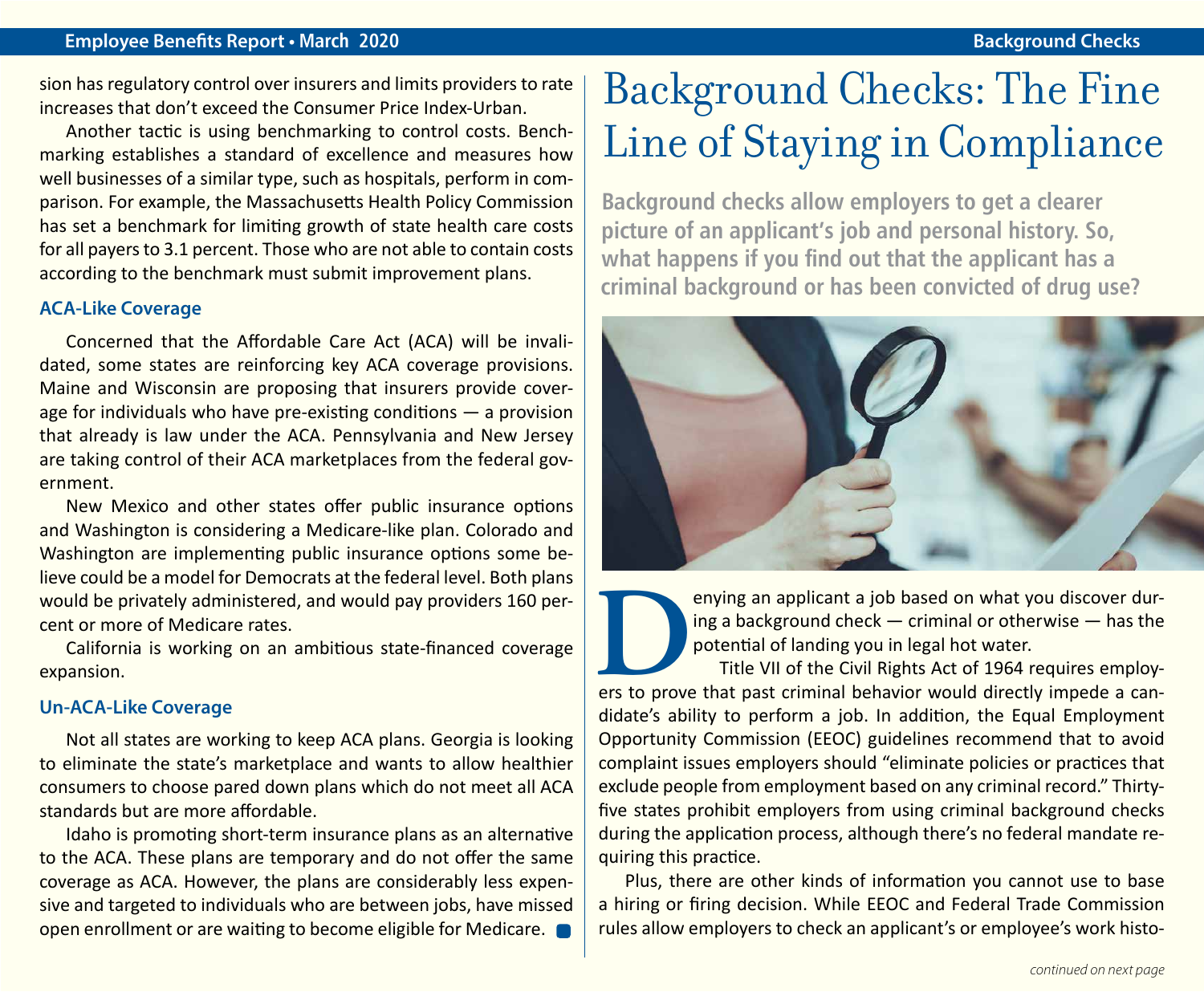### **Employee Benefits Report • March 2020 Telecommuting**

ry, education, criminal record, financial history, medical history or use of social media — this type of information cannot be used to deny someone a job.

Federal laws protect applicants and employees from discrimination based on:

- **\* Race, color, national origin, sex or** religion
- **\*** Disability
- **\*\*** Genetic information (including family medical history)
- \* Age (40 or older).

You also must stay in compliance with the Fair Credit Reporting Act (FCRA), which regulates how credit reporting agencies can collect, access, use and share the data they collect in consumer reports. States and municipalities also have laws regarding background reports.

One of the most important things you can do is remember to treat all applicants and employees equally. And, if you plan to do a background search, tell the applicant or employee in writing you might use the information to make decisions about his or her employment. You must get their permission in writing.

### **Social Media**

Conducting a social media search on someone you may want to hire carries similar challenges.

A social media search can help you verify a candidate's skills and employment history. It also can uncover whether an individual appears to be abusing alcohol or using illegal drugs or has posted racist and sexist messages.

However, like background checks, social media searches and how you use that information must be handled fairly and must follow EEOC guidelines. Here are a few things you can do to stay in compliance when using social media to do your research:

- $*$  Do not require job applicants to give you access to their private accounts.
- $*$  If you discover an applicant's gender, race, sexual orientation or disabilities, you cannot use this information when making your hiring decision. You are only allowed to consider information that applies to the job they're seeking.
- $*$  Check your state's laws to make sure you're running the check at the right time in the hiring process, which usually is after you have invited the applicant for an interview or have given them a conditional job offer.
- Any research that is conducted must be done by someone who is not involved in the hiring decision.

A good way to control compliance risk to some extent is to purchase Employment Practices Liability Insurance.

### How to Stay in Compliance When Employees Work Remotely

**As telecommuting continues to gain popularity with it comes a new set of compliance challenges for businesses.**

**THE ENERGY CONFIDENT SPEED SOME OF SHEAD SPEED SPEED SPEED SPEED SPEED SPEED SPEED SPEED SPEED SPEED SPEED SPEED SPEED SPEED SPEED SPEED SPEED SPEED SPEED SPEED SPEED SPEED SPEED SPEED SPEED SPEED SPEED SPEED SPEED SPEED** some or all of their work away from the company's main office. Computers, laptops and cell phones, and the availability of highworking from home, hotels, airports, libraries or coffee shops much easier.

According to the 2017 "State of Telecommuting in the U.S. Employee Workforce Report," almost three percent of U.S. employees worked from home at least half of the time. This is a 115 percent increase in telecommuting jobs since 2005. Globally, the percentage of employees who work away from the office is higher. In 2018, IWG, a Switzerland-based service office provider, reported that 70 percent of professionals work remotely at least one day a week, while 53 percent work remotely at least half of the week.

Telecommuting's appeal to employees is that the increase in flexibility creates better work-life balance and the decrease in travel time means less time on the road and less wear and tear on their vehicles.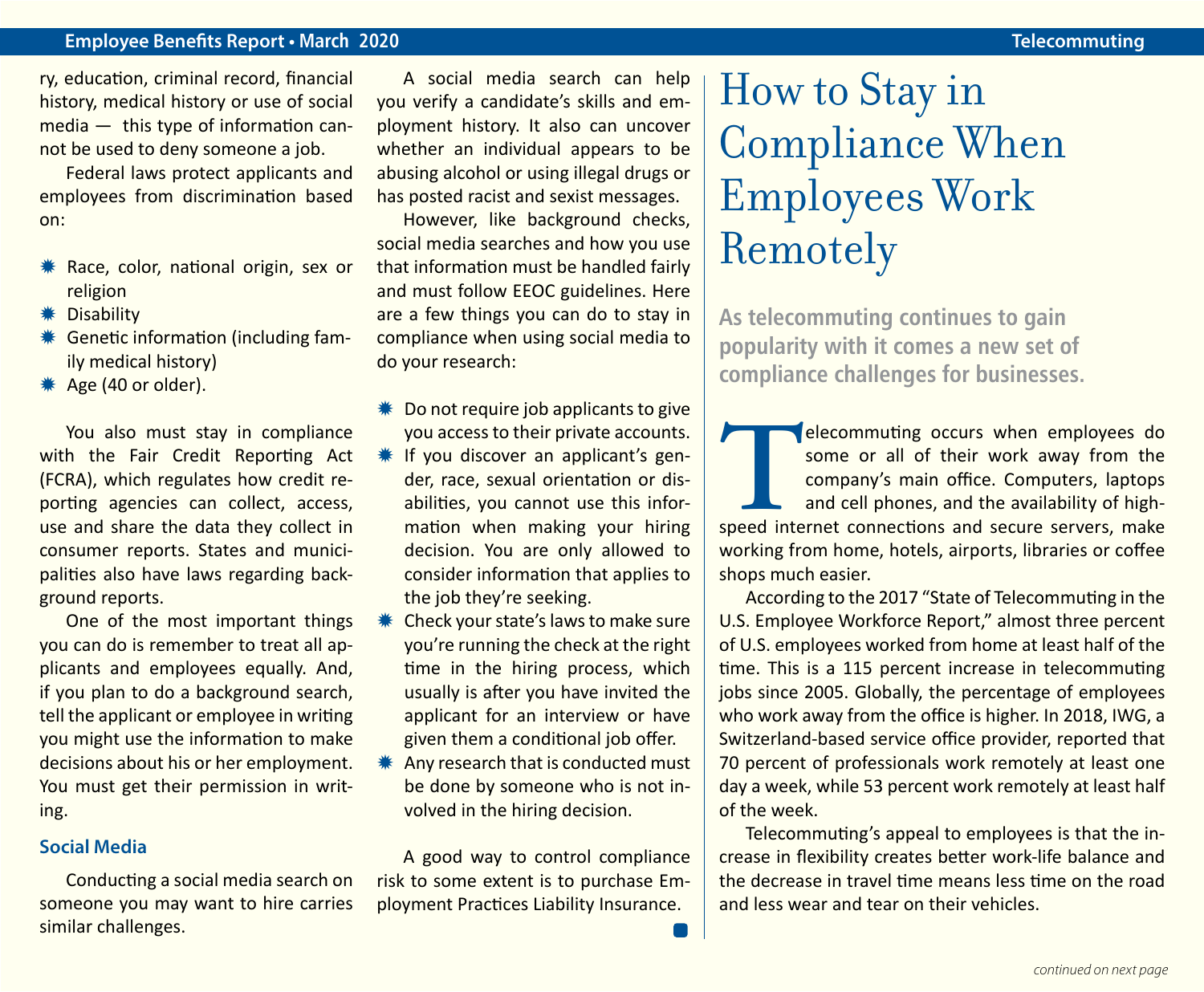The principal appeal to employers is that less office space is needed, meaning lower facility and infrastructure costs. Global Workplace Analytics reports that a typical business can save about \$11,000 per person in reduced office space and associated costs when employees telecommute.

As good as that might sound, there are legal issues surrounding telecommuting. Consider talking to an employment law attorney to put in place a formal company policy before starting your telecommuting program.

Here are a few of the compliance issues you might face:

### **Time and Compensation**

Although findings from the Champlain College's Online Masters in Law degree program indicate that salaried workers are more likely to work remotely than nonexempt employees, that doesn't mean you don't need to monitor employees' productivity. It's particularly important when nonexempt employees telecommute. The Fair Labor Standards Act (FLSA) requires employers to keep accurate records of the hours employees work, as well as to pay employees for all hours worked including overtime for more than 40 hours per week. Telecommuters also must be allowed rest and meal breaks.

Human resource experts recommend employers have a written telecommuting policy that employees sign off on. The policy can include the number of hours expected to be worked each day or week and how hours are recorded. It also should stress that nonexempt employees are prohibited from work-



ing off-the-clock.

In addition to possibly using an electronic system to track hours, mangers and supervisors should communicate regularly with employees who work off site.

### **Company Property**

If you require your employees to use company-owned equipment, such as a computer or cell phone, you should determine ahead of time who will be responsible for any damage or theft of the equipment. Have your employees sign paperwork acknowledging their responsibility and whether the equipment can be used for personal reasons.

### **Security**

Businesses that deal in confidential and proprietary information must ensure that remote employees are working from a secure connection or through a VPN. Employees also should secure access to company information by using encryption, passwords and network firewalls and avoid the use of personal devices for company business.

### **Workers' Compensation**

Employees who are injured on the job  $-$  even when working at home  $-$  can file worker's compensation claims because employers are responsible for the safety of their employees. To reduce the possibility of injuries, it's helpful to have employees set aside the part of their home used as office space and reduce fatigue by designating set times for breaks and lunch.

### **ADA and FMLA Laws**

Employees who are disabled often are better accommodated when they work from home. These employment situations are governed by the Americans with Disabilities Act; the Family and Medical Leave Act (FMLA); state workers' compensation laws; privacy concerns; and workplace safety. Your managers and supervisors must ensure they are providing reasonable accommodations and are in compliance with those rules and regulations.

For more information on compliance issues and telecommuting, please contact us.